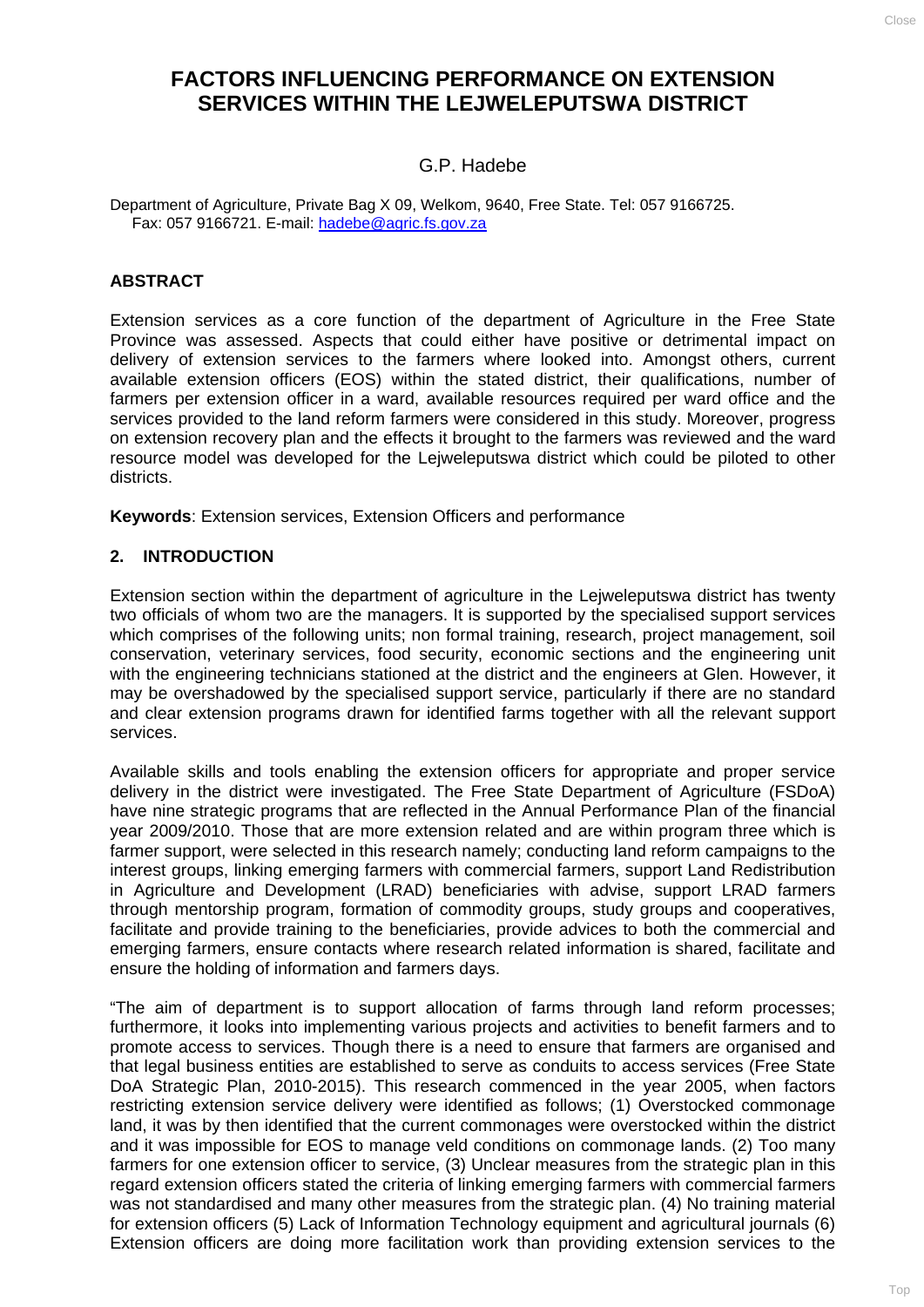farmers and it was further explained that according to the structure EOS have to invite Non Formal training officials to come and train the farmers on the subjects that they specialised in.

#### **3. LITERATURE REVIEW**

Hadebe, Globbelaar, Lephoro, Mohale, and Mavhunga, November (2003:15) reflected that extension officers are jack of all trades and they have much administration responsibilities, from cleaners to receptionists, from human resource administration to social workers, from events coordinators to secretaries.

Twenty extension officers are employed for eighteen towns within Lejweleputswa district and they are in various fields of studies. They are strategically tasked to report to their supervisors on monthly basis and with the expectation to provide the best extension services to the farmers.

Agricultural extension is a service or system which through educational procedures, assists rural people in improving their productive efficiency and income by bettering their levels of living, lifting social, educational and environmental standards of rural life (Seobi, 1990:47). However, it will require South Africans to be intellectually and technically skilled and to have superior communication, leadership and social abilities to provide the best extension services (Morwala, T2006: 22). ''The main areas of knowledge that are important for the extension officers and which forms the basis of extension training are; technical skills, they must be adequately trained in the technical aspects of their work and have a good working knowledge of the main elements of the agricultural system in their area of work (Seobi;1990:60). Furthermore he indicates that rural life which includes anthropological and social studies of the rural area where extension officer is working must be known, as well as the local traditions, practices, culture and values; policy, the agent must be familiar with the government policy which affect rural areas, development programmes, credit programmes, bureaucratic and administrative procedures and adult education. Although a strong technical support system is essential to help extension officers to provide a service to their target groups. As well as to bring challenges and establish viable farming communities (du Toit, 1999:256-262). Realizing that they can not afford the expensive extension services yet they were dissatisfied by the services offered by the government, the Italians did what their ancestors did 400 years ago, they took extension into their own hands by setting up interest groups, forming associations and they bypass the motionless authorities or the old associations and the model which was established was supported by most of the commercial farmers and it was managed by three major farmer associations (Jordan, Nell & Zecca, 2004:46).

Many factors are motivating the formation of farmer groups, including an efficient means for community and transmitting information, sharing information (e.g. study groups, focus groups, identifying and evaluation of group techniques, improving on farm and off farm income (Stevens & Terblanché, 2004:40-49). Louw, 2005: 29) stated that most farming enterprises comprise of several sections which may be operated as separate business units, although they may be viewed separately in valuation process, they become one, ultimately comprising of the value of a farm as single unit and it is useless to separate the business components from the land. Performance of the farm is determined by the way the farm is managed and the ten most important factors that affect the success of a farm are, slackness or lack of discipline, timorousness', time management, standard of living, greed, keeping records, lack of judgement, adaptability and stagnation (Theunissen, 2005: 30-31).

Van Rooyen & Van Zyl (1996:59) stated that the mission of the extension workers should focus on the information communication to inform and assist farmers with decision making on technology choice and farm management, sub-invention processes provide an important opportunity for extension workers to participate in farm systems research although this aspect should not be viewed as the main function of extension with the impact viewed as negligible on aspects such as technology invention, general science and public choice dimensions.

Extension workers should primarily view their responsibility in human capital formation process as brokers of knowledge and information and to provide a vital facilitating link between farmers and the research training system. Last, C. (2001:13) argued that development did not start with physical goods but with people and their education, organisation and discipline.

CLOSE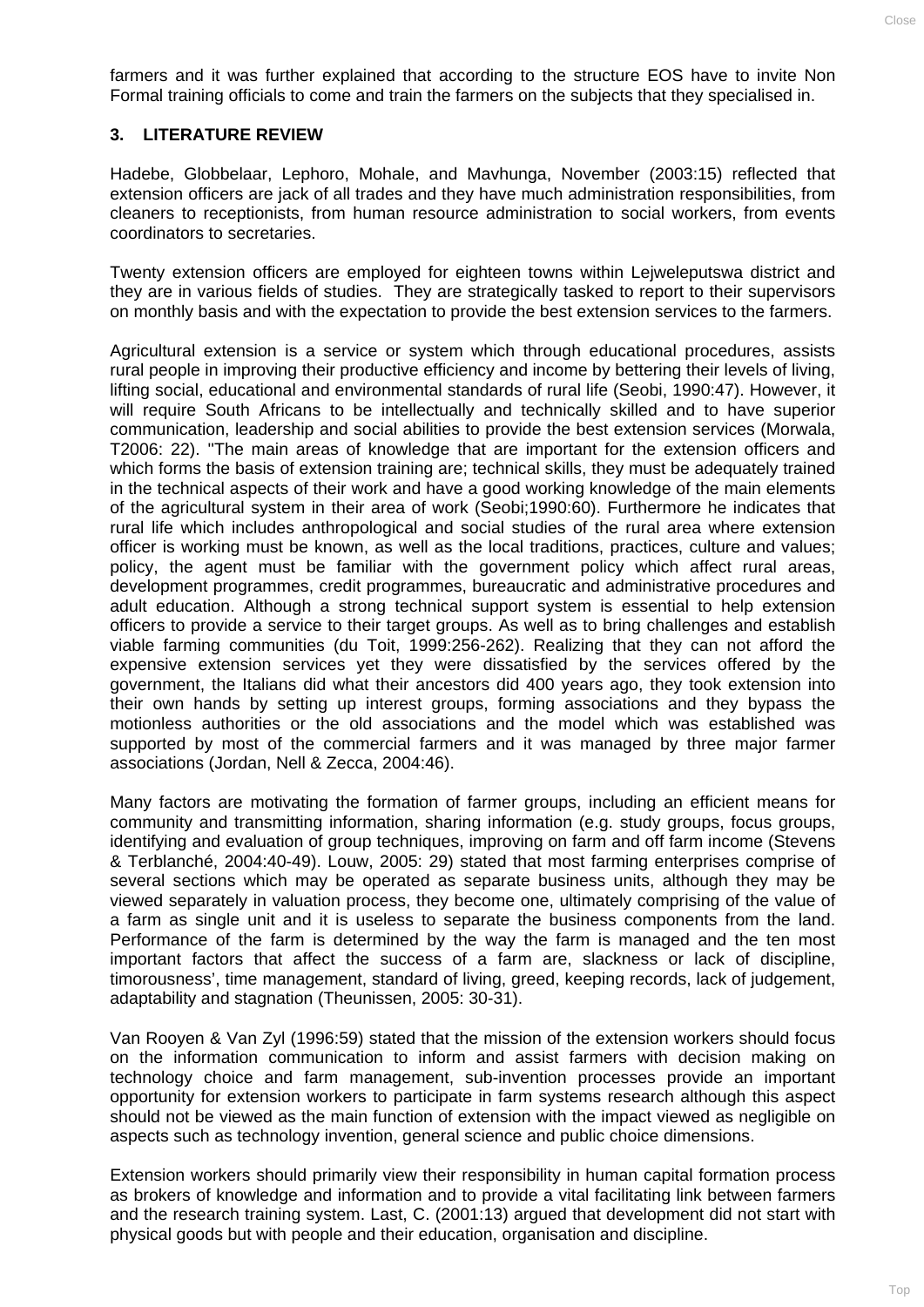The longevity and sustainability of an agricultural development projects can be based on factors such as; project initiated by the community, careful selection of beneficiaries, availability of high potential human resource, the availability of high potential natural resources, the high degree of self sufficiency in terms of finances and technical capabilities, easy access to extension services and markets (Potgieter, Potgieter & du Toit, 1996:85).

# **4. MATERIALS, METHODS AND DISCUSSIONS**

## **4.1 Sample Area**

The research was conducted on twenty extension officers within the Lejweleputswa District in the Free State province. The district comprises of five local municipalities namely; Tswelopele, Masilonyana, Tokologo, Nala and Matjhabeng. The extension ward offices are in the following towns; Welkom, Windburg, Brandfort, Hertzogville, Boshof, Hoopstad, Builtfontein, Ventersburg, Odendaalsrus and Bothaville.

# **4.2 Data Collection**

The questionnaire was developed to collect data from the extension officers during the year 2005. Due to the changes in extension section some of the data collected become outdated because of new developments made in extension. However for updating the collected data on yearly basis observations, surveys, meetings, workshops, reports, annual performance and strategic planning documents were used as secondary data.

# **5. RESULTS AND DISCUSSIONS**

### **5.1 Age of Extension Officers**

Forty five percent of the twenty extension officers are within less than thirty years of age and that could both ease or restrict performance or service delivery. The reason being, it is postulated that they are of the idea that they almost know everything about extension services since they are newly appointed from the tertiary institutions. Whereas they lack practical experience. However their perception could create conflicts between extension officers of other age groups. Five percent (5%) of extension officers within 40-49 years of age are flexible in adopting any other latest technology since they can adapt to both the young (less than thirty years), old age(50-59 years and 60 and more years) groups. In the age group of 40-49 years the EOS provide the best performance in the delivery of extension services. Although (10%) of EOS between 50-59 years of age are not easy to accept the latest technology. Particularly if they have stopped studying in the past fifteen and above years. There is quite a lot of experience that can be reaped from them and it is not easy for them to reap from the young generation. Age distribution of extension officials is illustrated in figure 1 below.





**Figure 1: Age distribution of Extension officers.**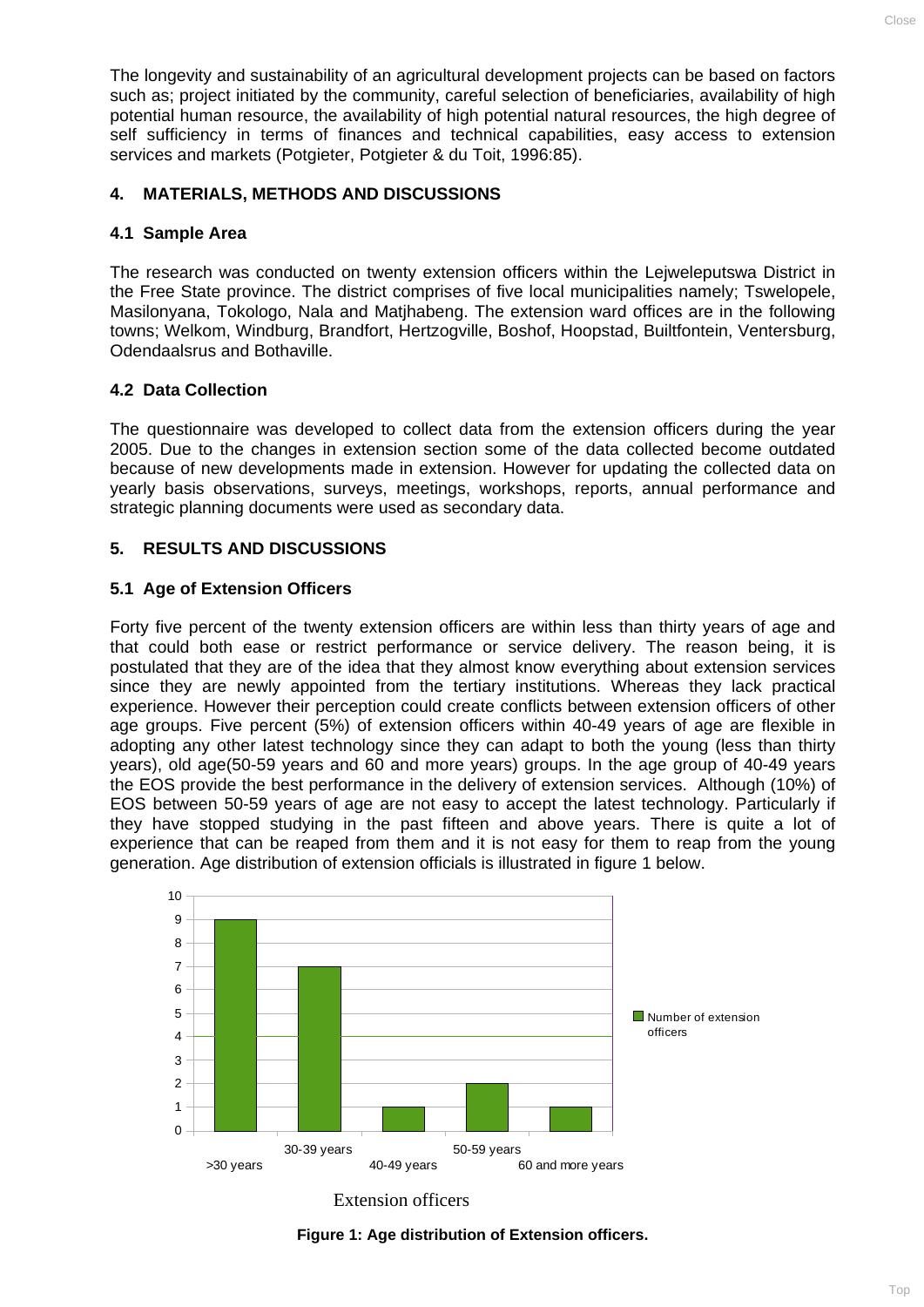It is also reflected in the figure above that one of the extension officer is above the age of sixty. Experience taught us that in every age group EOS are important to each other in exchanging whatever may improve the extension services. The old age group need to team up with the young age group in sharing experiences and latest technology. The average age of extension officers is thirty four point eight years.

# **5.2 Years of Experience For Extension Officers**

The more the age of the extension officer the more the experience collected. However, that does not proof high extension performance and some of the reasons are already mentioned in 5.1 above. Twenty five percent (25%) of EOS have above 16 years of experience whereas sixty five percent (65%) are still inexperienced and that can affect performance since majority have less experience.

It is therefore, postulated that providing extension services to commercial farmers may be difficult for inexperienced EOS. Ten percent (10%) of the EOS have sufficient experience as illustrated in figure 2 below.



**Figure 2: Experience of EOS in years.** 

Generally, we can assume that thirty five percent of EOS has got enough experience to service the farmers. Seven point four is the average years of experience for extension officers.

# **5.3 Qualifications**

Thirty percent (30%) of the EOS have certificates or Diplomas, sixty five percent have the four year degrees (B.Tech. degree and B.Sc. degree) and only one extension officer recently completed Masters Degree. In the past three years, three EOS (one with B.Sc. Hon. and two with MSc degrees) left the district for higher positions. To mention but few this are some of the factors that restrict service delivery because we had to loose experience and recruit or employ new graduates almost on yearly basis.

# **5.4 Number of Farmers Per Extension Officer and Categories of Farmers**

The Lejweleputswa District have 3683 farmers in total and of the total fifteen percent (15.3%) are large scale farmers, (23.8%) are medium scale farmers, (33.17%) are small scale farmers and (27.5%) are subsistence farmers. In average an extension officer service about 184 farmers with an average of twenty six farming units. When an average of seven beneficiaries per farming unit is used as a dividend.

It is impossible for an extension officer to service twenty six farming units particularly if a detailed extension program is used as an approach. Since the extension program is the best tool for servicing emerging farmers as compared to other extension approaches which are more group based. Categories of the farmers per district are illustrated in the figure 3.

 $C\log P$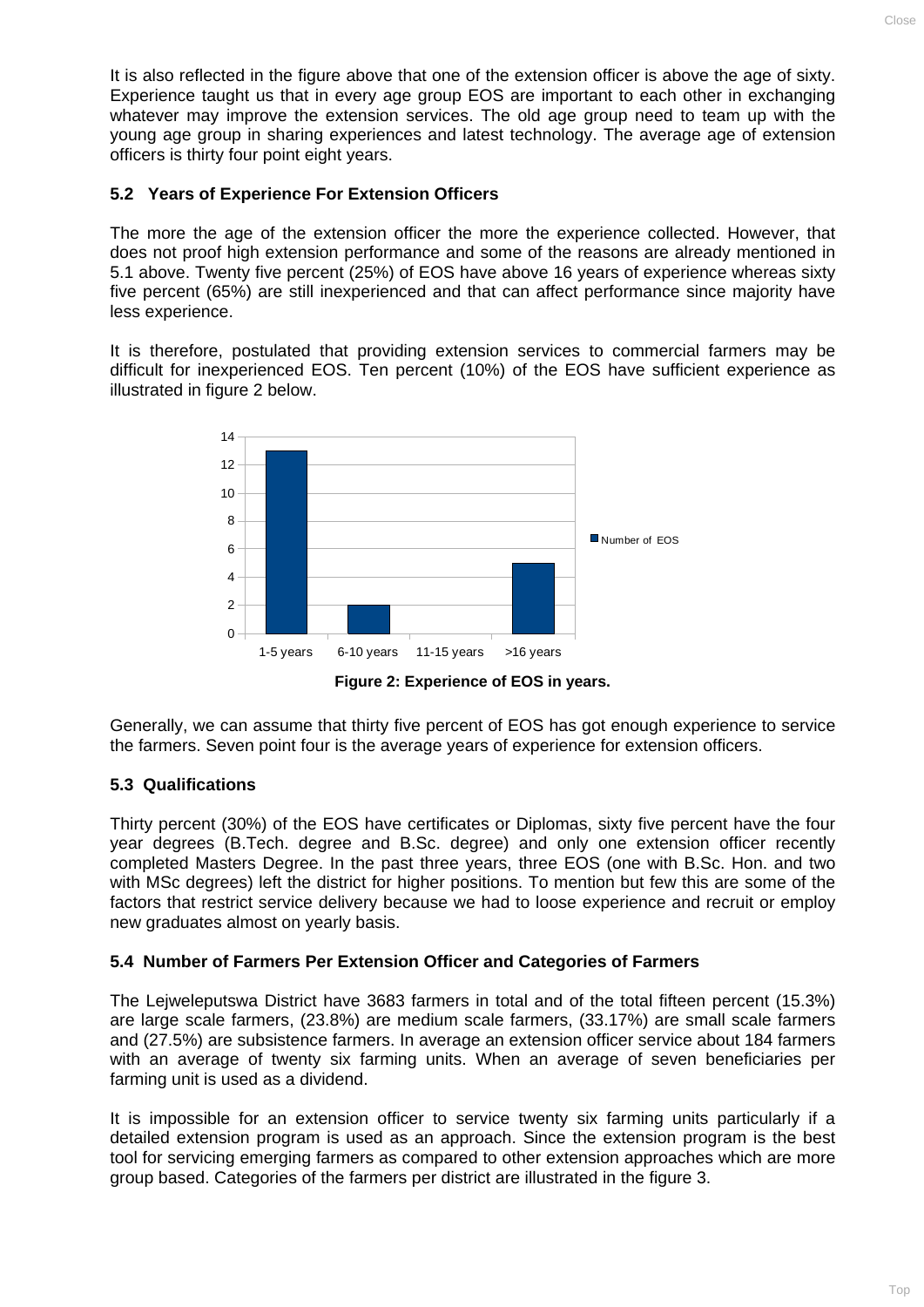Large Medium Small Subsistence 0 200 400  $600$ 800 1000 1200 1400 Number of farmers

**Figure 3: Number of farmers per category.** 

# **5.5 Leadership and Supervision**

Twenty extension officers are directly reporting to the Assistant Director (Extension and Development) whereas only one official report directly to the Deputy Director (Extension and development) and that restrict service delivery since no manager can effectively manage more than eight officials as subordinates.

# **5.6 Location and Availability of Extension Offices**

Most (55%) of the extension officers are allocated offices to operate from. Whereas (45%) are operating from the offices of other EOS not in their area of operation within the district. That is very costly for the farmers since they have to travel long distances to acquire services. Again 90% of the offices are within different towns in the district and they are too far for the intended clients. In most cases, sharing of offices create conflicts amongst the EOS thus restrict service delivery to the farmers.

# **5.7 Available Resources**

### *5.7.1 Transport for Extension Officers*

Extension officers are allowed to travel 1750 km per month which restrict service delivery because the distance between different extension offices and their area of operation differs. In some instances, transport policies restrict service delivery to the farmers. The reason being, if an extension officer is involved in an accident with a government vehicle, he or she is suspended till investigations have been completed around the accident sometimes it takes up to four months and more. It is therefore recommended that the transport policy be revised.

### *5.7.2 Information Technology and Computer Equipments*

Twenty of the extension officers are in possession of lap top computers only forty five percent of them are connected to Intranet and fifteen percent are connected to internet. Some of the extension officers' computers have been installed with 3GS modems. Whereas most of the extension officers are still without internet and they are struggling to access the extension e-suite program which assist them to acquire required information for the farmers. It is recommended that the second IT technician be appointed for the district and the current one be appropriately capacitated.

# **6. A MODEL FOR WARD OFFICE RESOURCES**

Model 6.1 below illustrates the Resources needed for a ward extension office when developed for the district for the new appointees or extension officers. Meaning that the district management need to equip ward offices with all the resources as illustrated in the Model 1 below.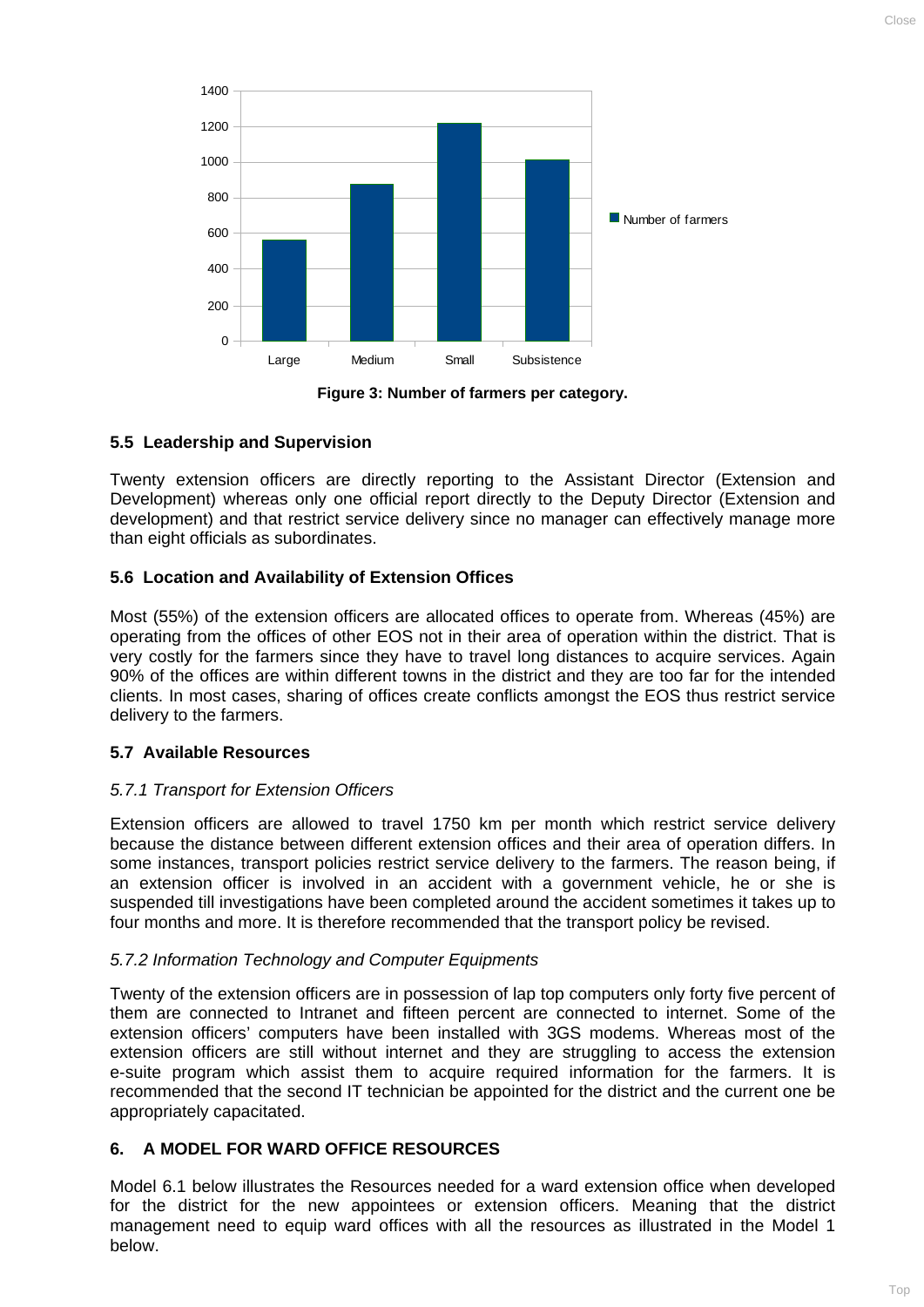| (A)                                                                                  | (B)                                                              | (C)                                                                                                                                                                       | (D)                                                                                                                                                                                                                                    |
|--------------------------------------------------------------------------------------|------------------------------------------------------------------|---------------------------------------------------------------------------------------------------------------------------------------------------------------------------|----------------------------------------------------------------------------------------------------------------------------------------------------------------------------------------------------------------------------------------|
| <b>RESOURCES</b><br><b>NEEDED FOR:</b><br>A NEW<br><b>EXTENSION</b><br><b>OFFICE</b> | 1. WARD profile                                                  | 1.Database of<br>farmers:                                                                                                                                                 | Which includes; Age and gender<br>of farmers, disabilities, land size<br>(Arable, grazing, pastures),<br>farming systems, soil types,<br>history of livestock farming, crops<br>history, List of study groups and<br>commodity groups. |
|                                                                                      |                                                                  | 2. Map of the<br>Ward and local<br>municipality of<br>the Ward<br>3. Calendar of<br>events for the<br>current year                                                        |                                                                                                                                                                                                                                        |
|                                                                                      | 2. Strategic plans,<br>Annual plans and<br>extension<br>programs | Previous years strategic plans, extension programmes<br>and annual plans must be provided to the extension<br>officer                                                     |                                                                                                                                                                                                                                        |
|                                                                                      | 3. IT equipment                                                  | Lap top with wireless connection<br>Digital camera or a cell phone with a digital camera,<br>office telephone line                                                        |                                                                                                                                                                                                                                        |
|                                                                                      | 4. Office<br>Accommodation                                       | Office equipment, tables, chairs, and office<br>administration tools                                                                                                      |                                                                                                                                                                                                                                        |
|                                                                                      | 5.Transport                                                      | An extension officer must be provided with an<br>appropriate vehicle to travel around the farms                                                                           |                                                                                                                                                                                                                                        |
|                                                                                      | 6. Human<br>resources                                            | Animal health technician, soil conservationist,<br>Researcher, economist, a cleaner as well as an<br>administration clerk need to be employed for a<br><b>WARD</b> office |                                                                                                                                                                                                                                        |

**Model 1: Resources needed for a Ward extension office.** 

It is believed that if all the resources reflected in column B and C can be provided to the extension officers in a ward, extension service delivery will improve.

### **7. LAND REFORM SUPPORT BY EOS**

#### **7.1 Commonage Land and its Restrictions to Extension Service Delivery Prior 2005**

Most of the commonage veldts within the district are overgrazed since there are no laws to regulate the number of animals to be stocked in an area. These were consequences of commonage land allocation to the farmers without determining the carrying capacity of the commonage area and the number of animals possessed by the new commonage entrants. This makes it impossible for the extension officers to manage veld condition on the commonage land. Municipality together with the extension services need to plan the rotational grazing with the DoA prior land allocation to the farmers and the animals of the occupants need to be assessed. The carrying capacity of the commonage land has to be attached to the commonage agreement entered into by the farmers. Any farmer who will exceed the carrying capacity as stipulated on the commonage contract have to be penalised. Then this will hopefully ease the work of the extension officer of ensuring that commonage land is not deteriorating.

#### **7.2 Commonage Policies and By-laws**

The Department of agriculture together with the local municipalities developed commonage policies which assist in managing commonage land. Although municipalities still have to develop by-laws which will assist in ensuring that the resources within the commonage land are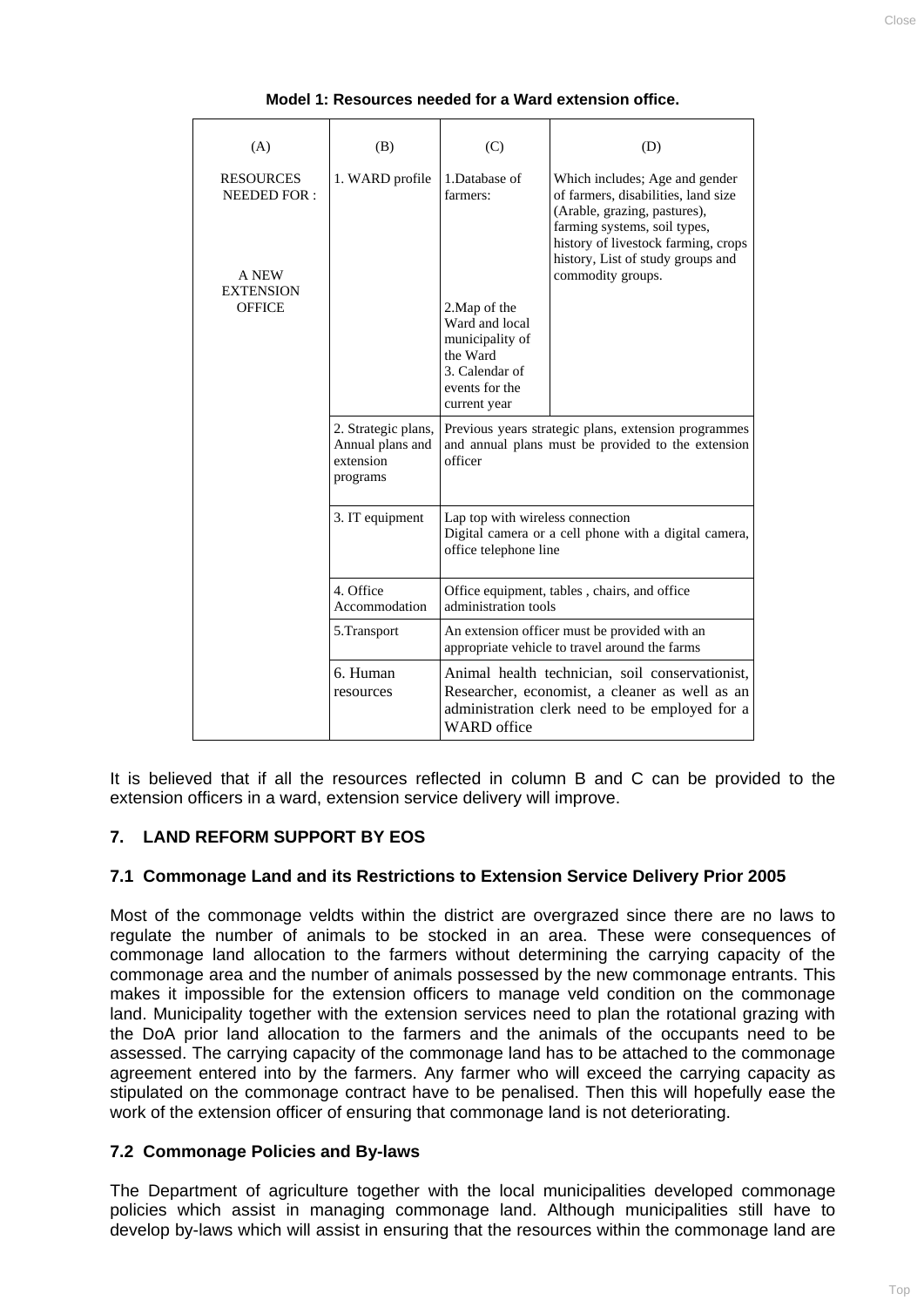well managed and that will improve the delivery of extension services within the district. Conflicts amongst the commonage groups will also be reduced when by-laws are in place.

#### **8. LAND REDISTRIBUTION IN AGRICULTURAL DEVELOPMENT SUPPORT (LRAD)**

LRAD farms need to be supported with necessary production inputs to improve extension services delivery. Otherwise the farms will be out of production and the farmers will always beg for financials assistance from the EOS. Since they cannot differentiate between the extension section and supporting section such as project management. Extension can only bear fruits if farmers commit themselves to purchasing production inputs.

#### **9. CONCLUSION AND RECOMMENDATIONS**

Each of the twenty extension officers need to be provided with a Ward office well equipped with all resources as reflected in the extension resource model. Strategic plan of the FSDoA need to have detailed extension program guide that will assist the extension officers in improving their service delivery to the farmers. The district extension structure need to be modified, Deputy Director (extension and development) must directly manage more than one official. Whereas the workload of the Assistant Director (extension and development) can be reduced to at least managing eight extension officers not twenty any more. Every local municipality within the district need to have an Assistant Director (extension and development). Information exchange between the experienced and inexperienced extension officers is recommended within the district whereby the experienced EOS will learn latest technology from the inexperienced EOS and the experienced EOS will transfer their practical knowledge to the inexperienced EOS. It is also postulated that at least an Extension officer with a Masters or PhD degree in extension can be appointed to manage the ward office. Extension ward offices need to be moved next to the farming communities. Required resources be allocated per ward office and every extension officer has to be entitled to all the necessary resources since it is a must for improved services. Inexperienced EOS need to be mentored and the extension recovery plan be implemented and completed as soon as possible. A mentorship program guiding documents were developed for the province and it is postulated that the guiding documents be drawn for monitoring and evaluation of the extension performance.

#### **REFERENCES**

Beukes, O., 2006. Land reform beneficiaries successfully complete Business skills training at Bonnievale. Go farming. Volume. 2: 19.

Blignaut, C.S. 1996. Why the need for a new White paper on Agriculture, the impact thereof on agricultural policy at National level, 30<sup>th</sup> SASAE conference Kearsney Natal. Pp 5-16.

Du Toit, A.P.N.; 1999. Research-Extension Partnership: the Hidden potential of Joint forces in agricultural development. 33rd SASAE Conference, President Hotel, Bloemfontein Free State.

Free State Strategic Plan 2010/2011.

Free State Strategic Plan 2009/2010.

Jordaan, A.J. 2004. Production finance for emerging commercial crop farmers: a key element for successful land reform; department of Agricultural economics, Free State University, Bloemfontein.

Jordaan, A.J.; Nell; W.T. & Zecca, F., 2004. Agricultural Extension Systems for rural Development: A case study of the of the Umbria region, Italy. 38<sup>th</sup> SASAE Conference, Pine Lodge, Eastern Cape.

Last, C., 2001. Public extension, will it survive with the present management style? Or will its management practices have to change. SASAE Conference 35<sup>th</sup> Proceedings in Northern Cape: 13.

Last, C., 2006. "Addressing rural poverty in SA "Extension Services new role. SASAE Conference 40<sup>th</sup> Proceedings in Kruger National Park: 3-15.

Louw, C., 05 May 2006. Land reforms not a solution on itself-OEDC report. Farmers Weekly.

Louw, C.,19 August 2005. Land Reform is a collective responsibility. Farmers Weekly.

CLOSE